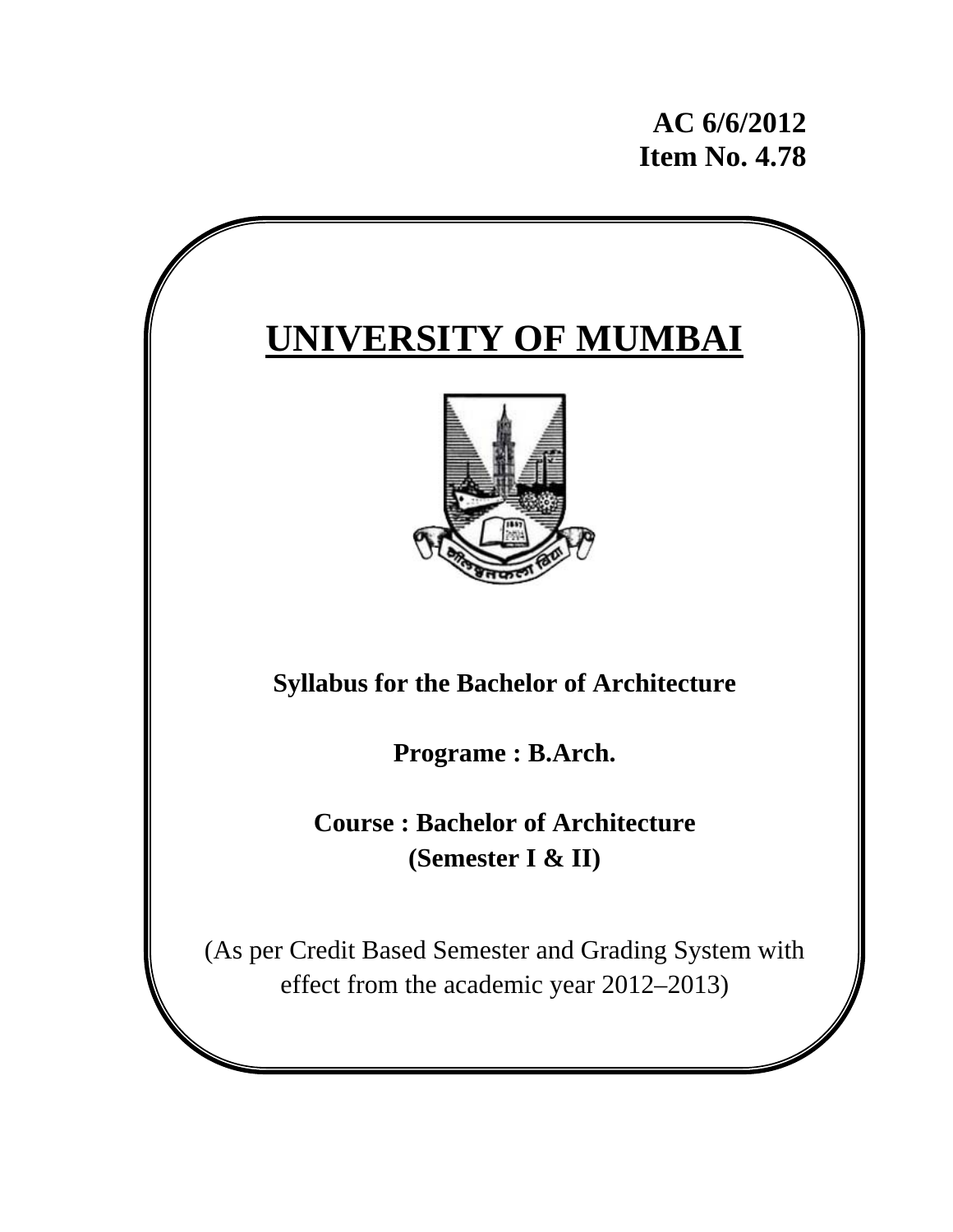#### **Introduction**

#### **1.Notes for the creation of a new syllabus in architecture (Bachelor of Architecture, University of Mumbai)**

*"It is time that (we) remembered that schools were set up to challenge the wisdom of the world and its corruption, rather than to reinforce it."*  Daniel Liebeskind

Architectural Education in India has been weighed down by the traditions of Architectural Practice that labor under the twin hegemonies of design and technology. In the past architectural curricula have developed as reactions to historical change, to immediately preceding narratives. We must appreciate that architecture today is more and more being informed by disciplines out of/other than architecture.

There is a need for redefining the Student of Architecture today. A student of architecture is not only a learner, but also a producer of knowledge. The student's tools include a critical, evaluative, conceptual mind, the ability to interconnect concepts/ facts, to use theory and argument and seek a higher level of explanation in the process of learning and its application to design. The student's initial challenges shall be to differentiate between objective and accepted reality, to appreciate architecture as a cultural process, and to perceive change as a series of discontinuities, more than cause/effect transitions. Only then can the student become relevant in today's world, rather than mindlessly repeat the dogma of the past.

In the creation of a new syllabus for the Bachelor of Architecture Course, certain adjustments to older mindsets must be made:

1. Architecture has to be appreciated as a 2nd Order Discipline. It is a Meta discipline, a critical attitude, not merely an empirical discipline like engineering that needs/seeks/works with data.

2. Architecture deals with fundamental issues of users, cities and societies, and not only materials, processes and aesthetics. It questions the presupposed, and seeks new and contemporary meanings.

Before a new syllabus is made, the makers (teachers) must recognize their own possible insidiousness in the curriculum making process, and objectively go beyond their own accepted knowledge beliefs and realities. Real learning will not emerge merely out of the didactic (which itself emerges out of biases, prejudices and ad-hoc choices). Peter Eisenmann has said: *"The only way to advance in a discipline is to displace knowledge, and the only discourses that remain healthy are those that are displacing discourses. The ones that cling to their theory and their tradition and their rationality, die."*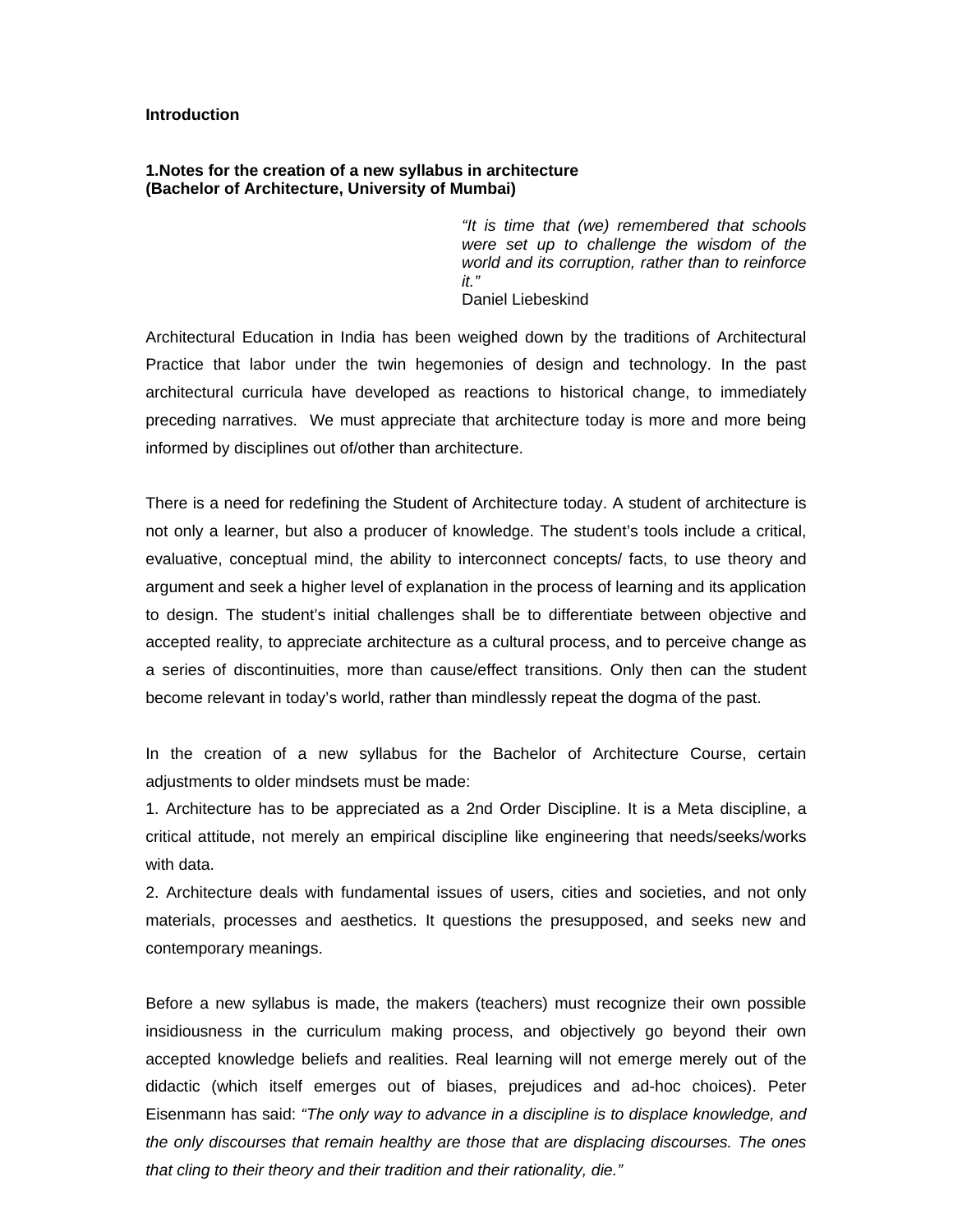The following objectives for a new syllabus for architectural education are proposed:

1. The new syllabus should prepare a student to understand and locate himself/herself in the real world.

2. The new syllabus should appreciate and reconcile itself to the imperfect times that we live in.

3. The new syllabus should reflect, through application, upon the technological state-of-theart of the world today and its relevance.

4. The new syllabus should give a direction or hope for the future.

In order to fulfill these objectives, the following questions may be asked first:

1. What is a work of architecture?

2. How is architecture different from nature?

3. How useful are our tools (curriculum) for evaluating these two questions (metaquestioning)?

Since the latter half of 2011, the Ad-hoc Board of Studies in Architecture (University of Mumbai) has called together the principals and senior faculty of all the colleges of architecture under the university for a series of deliberations on the nature of the new syllabus. Right from the very outset there has been an agreement that the syllabus should reflect the following objectives:

- Architecture is 'discipline'/ meta-discipline, not merely an empirical process
- Critical thinking/ criticality is important. The student must be given the tools to critically evaluate the world he/she lives in
- The student needs to be redefined as more than a leaner, but a producer of knowledge
- In the spreading world of information technology and easily available knowledge, the teacher needs to be redefined as more than a giver of information, but one who can show the student how design is a critical process
- The architecture syllabus needs be flexible. Individual colleges should be given the means to interpret and expand on the syllabus in their own way
- Diversity must be appreciated and encouraged. Learning can be simultaneous and non-linear
- A student needs to inculcate the ability to question, ability to redefine technology, ability to question the relevance of technology
- Being informed by disciplines out of/other than architecture, Non technology subjects, particularly those from the liberal arts and the humanities may come into foreground
- Emphasis should be on theory also, not only on practice (empiricism)
- Encourage research and give direction to research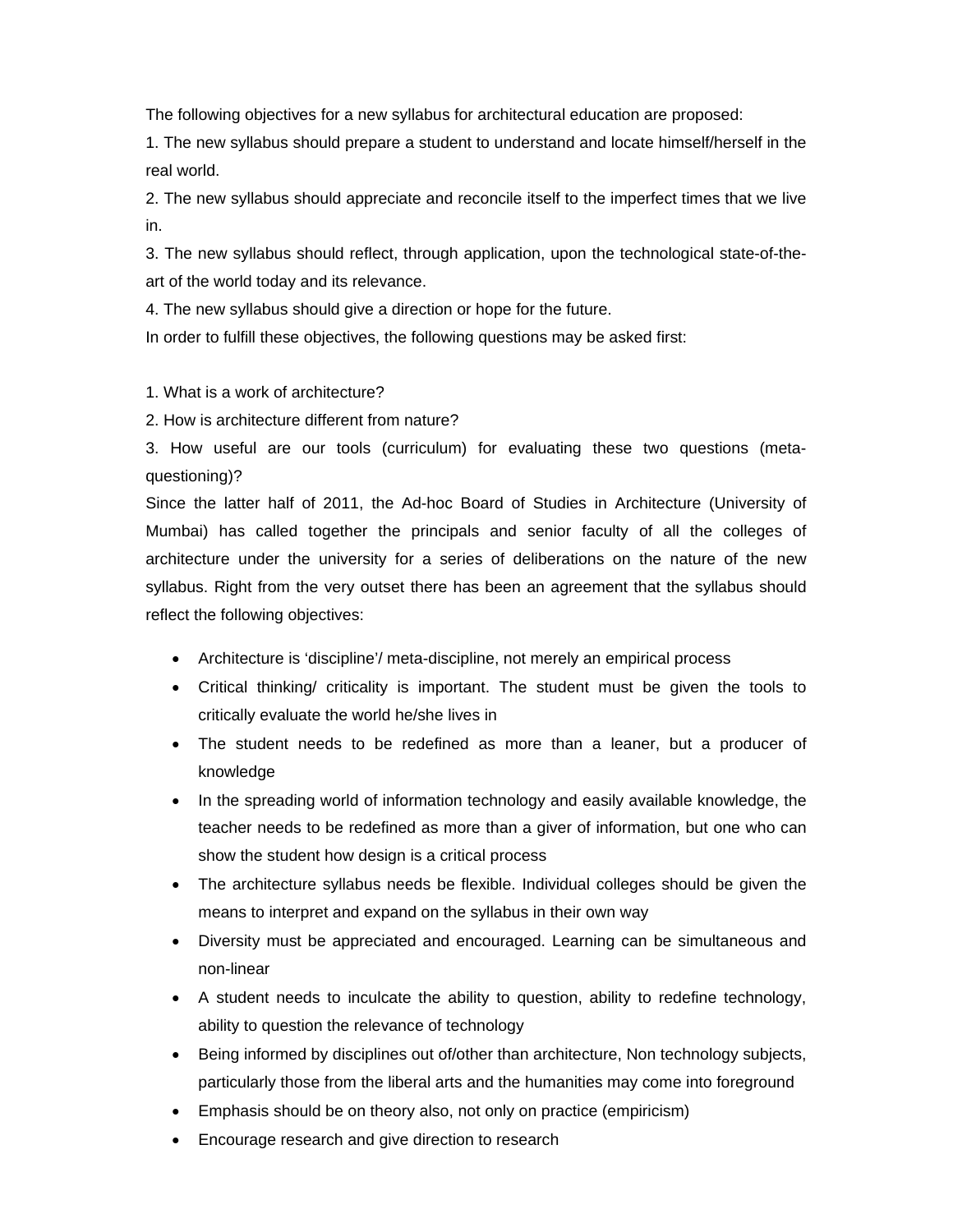In addition to these agreed objectives, the following external requirements are also acknowledged. The first is the adoption of the Credit system for evaluation and grading, that the University of Mumbai has adopted for all future syllabi. This entails converting the current Annual pattern Syllabus to a Semester Pattern. Secondly, acknowledging the requirements given by the Council of Architecture, New Delhi; the course shall now be divided into two distinct stages- a Basic Course and Advanced Course. The Council has also encouraged individual colleges to be given both time and credits to develop their additional syllabi components so that diversity in directions for architectural education and practice shall be encouraged. As such 25% of the timetable shall be dedicated to projects, electives or coursework offered by the colleges themselves based on their philosophy and institutional objectives.

#### **2-0**

#### **Explanatory notes on New Aspects in the Syllabus**

#### **Sessional work**

Sessional work in the B. Arch. Course can be defined as mandatory assignments carried out by students in the classroom or the studio during the course of the semester (session).

Sesssional work will be detailed out in the course content for each subject, which may include drawings, sketches, reports, presentations, models as per the requirements. In the case of theory intensive subjects, sessional work may be in the form of class tests, seminars, presentation of reports or documentation.

In the design studio or for the technical subjects, sessional work shall consist of supervised design development, the working out of technical details, reports and documentation. All these assignments are marked in process and upon completion may be assessed in the form of Crits or Juries. Sessional work in

all subjects shall be designed, carried out and assessed by the subjects in charge and collated as Internal Marks.

#### **Allied Design Studio**

The Architectural Design Studio is the central subject in the architecture course; other subjects supplement knowledge, skills and critical understanding of the design of architecture. The **Allied Design Studio** is also a studio where subjects allied to Architectural Design can be taught and sessional work carried out in the form of design projects. These subjects are closely associated with the core of design and architecture.

In the previous syllabus, these subjects included Basic Design, Interior Design, Landscape Design and Urban Design/ Urban Planning. In the new syllabus, these subjects shall form part of a representative list that may include other design based subjects such as Visual Studies, Graphic Design, Product Design, Furniture Design, the Design of Outdoor Spaces and Public Places, or Town Planning.

Each college may determine the teaching modules and sessional work for these subjects, as also their location in the first three years. Each subject shall have both a Lecture as well as a Studio component. Credits for the Allied Design Projects will be given to each student as per his/her attendance, participation and contribution towards the projects. These Credits will be given by the respective Project teachers/ coordinators for the term.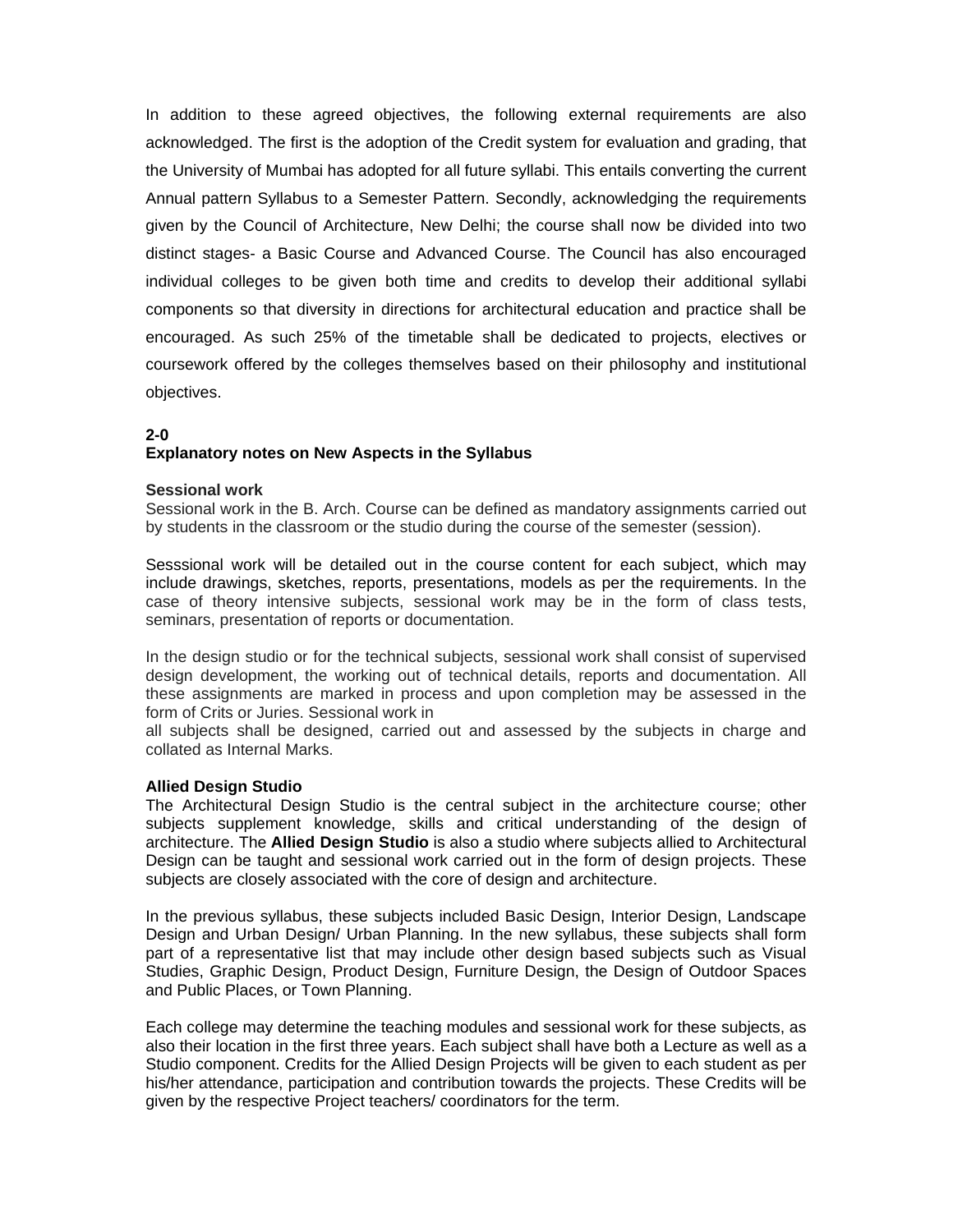#### **College Projects**

College projects form part of the 25% class time that shall be planned by the colleges according to their philosophy and institutional objectives. College Projects may include mixed group participation of students from different years, or may be dedicated to any one class. The College Project time and credits may also be used to supplement additional coursework to advance knowledge in the core subjects in the syllabus.

Credits for these projects will be given to each student as per his/her attendance, participation and contribution towards the projects. These Credits will be given by the respective project coordinators for the term.

The following is a representative list of what may constitute college projects: Seminars, Tutorials/ additional classes for any course, Guest Lectures, putting up Exhibitions, Workshops, participating in Architectural Competitions or conducting Site Visits or Study Tours.

#### **Electives**

Electives form part of the 25% class time that shall be planned by the colleges according to their philosophy and institutional objectives. Electives may include mixed group participation of students from different years, or may be dedicated to any one class. Electives shall be offered by the college to each class to supplement additional coursework or to advance knowledge in architecture and allied fields.

Credits for electives will be given to each student as per his/her attendance, participation and satisfactory completion of assignments. These Credits for the Electives shall be given by the respective elective teacher for the term.

Representative Lists for possible electives in architecture and allied fields can be referred to from the Council of Architecture's Document on Minimum Standards of Architectural Education. Each college can, of course, determine electives based on the needs of the day, and the availability of resource persons.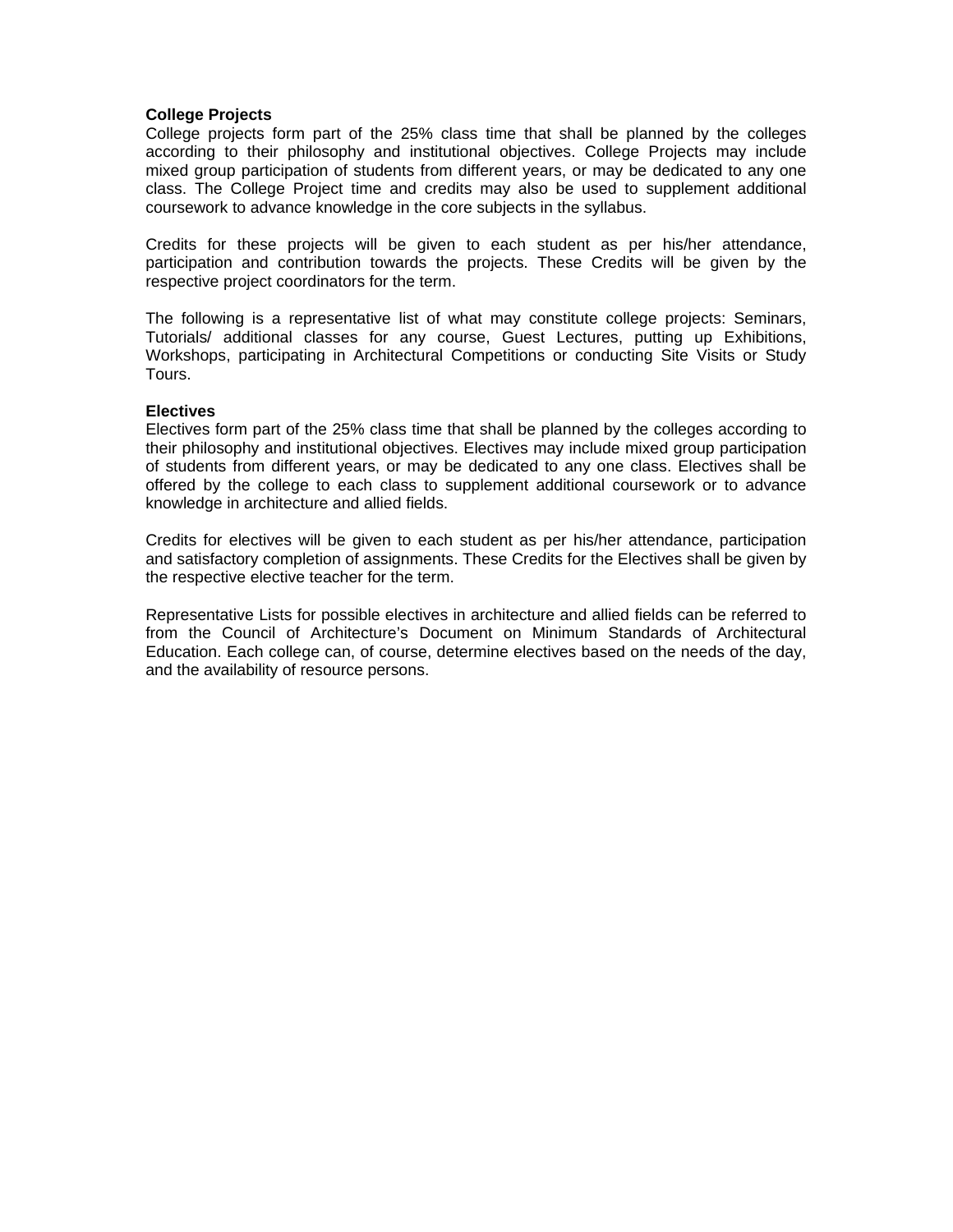# **Scheme of Teaching and Examinations Bachelor of Architecture (B. Arch.) Semester I**

|            | Semester I<br>Exam conducted by individual colleges | Teaching<br>Scheme |         | Credits        |        |       |
|------------|-----------------------------------------------------|--------------------|---------|----------------|--------|-------|
| Sub<br>No. | <b>SUBJECTS</b>                                     | Lecture            | Studio  | Theory         | Studio | Total |
| 101        | <b>Architectural Design Studio</b>                  |                    | 4       |                | 4      | 4     |
| 102        | <b>Allied Design Studio</b>                         |                    | 4       |                | 4      | 4     |
| 103        | Architectural Building Construction & Materials     | $\overline{2}$     | 3       | 2              | 3      | 5     |
| 104        | Theory & Design of Structures                       | 3                  |         | 3              |        | 3     |
| 105        | <b>Humanities</b>                                   | 3                  |         | 3              |        | 3     |
| 106        | <b>Environmental Studies</b>                        | 2                  |         | $\mathfrak{p}$ |        | 2     |
| 107        | Architectural Representation & Detailing            |                    | $3 + 3$ |                | 6      | 6     |
| 120        | College projects                                    |                    | 6       |                | 6      | 6     |
| 121        | Elective                                            |                    | 3       |                | 3      | 3     |
|            | Total                                               | 10                 | 26      | 10             | 26     | 36    |

|             | Semester I Exam<br>Exam conducted by individual colleges | <b>Examination Scheme</b> |            |                  |       |  |
|-------------|----------------------------------------------------------|---------------------------|------------|------------------|-------|--|
| Sub.<br>No. | <b>SUBJECTS</b>                                          | Theory<br>(paper)         | Internal   | External<br>viva | Total |  |
| 101         | Architectural Design Studio                              |                           | 150        |                  | 150   |  |
| 102         | <b>Allied Design Studio</b>                              |                           | 150        |                  | 150   |  |
| 103         | <b>Architectural Building Construction</b>               | 70                        | 80         |                  | 150   |  |
| 104         | Theory & Design of Structures                            | 50                        | 50         |                  | 100   |  |
| 105         | <b>Humanities</b>                                        | 50                        | 50         |                  | 100   |  |
| 106         | <b>Environmental Studies</b>                             |                           | 50         |                  | 50    |  |
| 107         | Architectural Representation & Detailing                 |                           | $100 + 50$ |                  | 150   |  |
| 120         | College projects                                         |                           | 100        |                  | 100   |  |
| 121         | Elective                                                 |                           | 50         |                  | 50    |  |
|             | Total                                                    |                           |            |                  | 1000  |  |

Notes: Each period shall be of 50 minutes duration and each semester shall consist of 90 days of teaching programme.

The colleges are required to arrange the time table per semester as per the teaching scheme prescribed.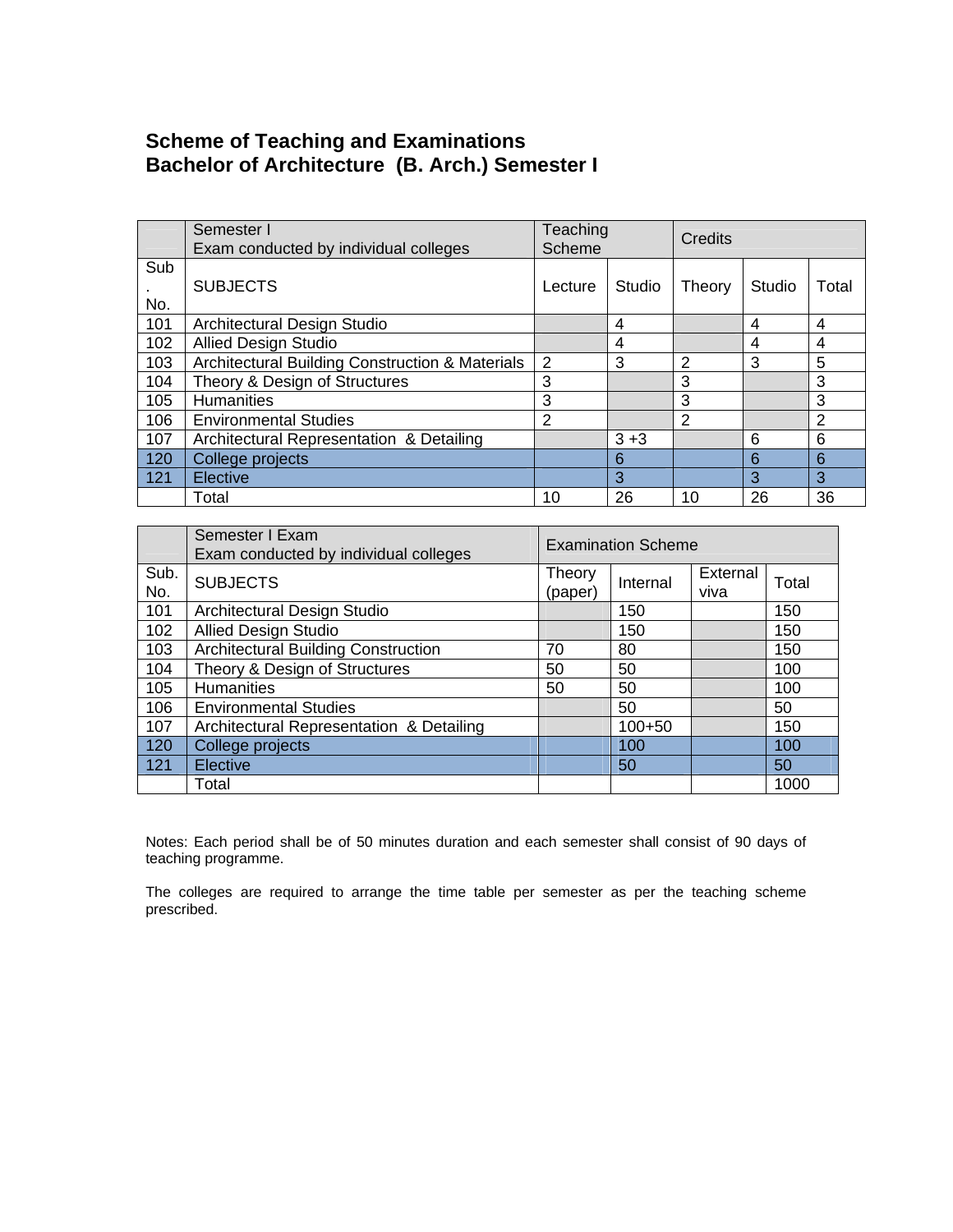# **Syllabus (Course Content) for First Year B. Arch. course Semester I**

## **101 Achitectural Design Studio 1**

#### **Credits-4**

#### **Teaching Hours**

Lectures- -------- Studio- 72 periods of 50 minutes duration -60 hours

#### **Sessional marks-**

Internal- 150 External ---**--** 

Understanding the human body in space Activities and their relation ship with spaces Scales and proportions Developing a language vocabulary, visualization Exposure to architecture, Exposure to architects and their works Buildings, practices, site visits, meeting architects Sessional work based on the basis of above.

# **102 Allied Design Studio 1**

#### **Credits-4**

#### **Teaching Hours**  Lectures

Studio- 72periods of 50 minutes duration - 60hours

#### **Sessional marks-**

Internal- 150 **External** ------

The course content will be developed by the individual colleges as per their choice of Allied Design scheme.

The schemes may include Visual Studies, Basic Design, Graphic Design, Product Design, Furniture Design, Design of Outdoor Spaces

**Visual Field & Practices** *(given as an example)*  Visual practices visual compositions using real world materials

Similarity & self-similarity understanding diversity

Natural & artificial forms/colors/textures; inherent/applied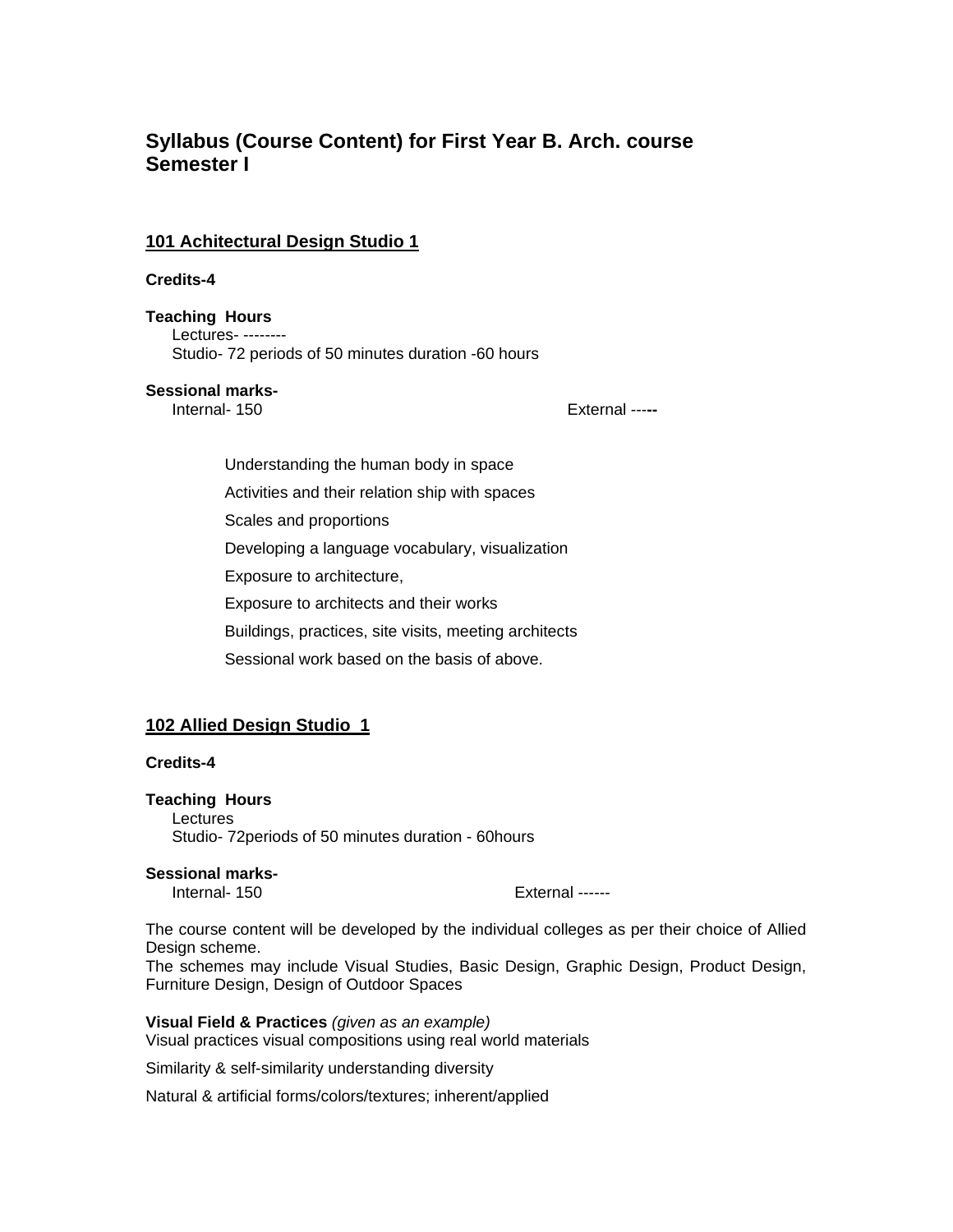# **103 Architectural Building Construction & Materials 1**

#### **Credits-5**

**Teaching Hours-**Lectures-36 periods of 50 minutes duration- 30 hours Studio- 54 periods of 50 minutes duration- 45 hours

#### **Scheme of examination**

Theory one paper of three hours duration Max. marks- 70 Min marks for passing- 28

#### **Sessional marks-**

Internal- 80 marks External ----

#### **Building Construction**

Elements of buildings -Substructure/ Superstructure

Understanding role of building elements

Understanding construction built form & building practice

Paradigms: load bearing structures, frame structures

Study of Simple buildings from foundation to roof

Building construction drawing practices and conventions

Building details models

#### **Building Materials**

Contextual relevance- what are buildings made of

Natural and artificial materials- where they are used

Materials shall be studied by understanding their PROPERTIES viz. Density & Specific gravity, Strength, Thermal properties etc.

The study shall strongly emphasize the 'Selection Criteria' comprising various aspects viz. Technology, Aesthetic, Socio-Cultural, Socio-Economic, Ecology (green materials), etc.

#### **104 Theory & Design of Structures 1 Credits- 3**

#### **Teaching Hours**

Lectures- 54 periods of 50 minutes duration- 45 hours Studio- --------

#### **Scheme of examination**

Theory -one paper of two hours duration Max. marks- 50 Min marks for passing- 20

#### **Sessional marks-**

Internal- 50 External ---

Introduction to the subject and theory of structure:

- a. Aims, objectives and scope of study of theory of structure for architects.
- b. Technical names and function of various structural components from foundation to roof.
- c. Fundamentals and mechanics.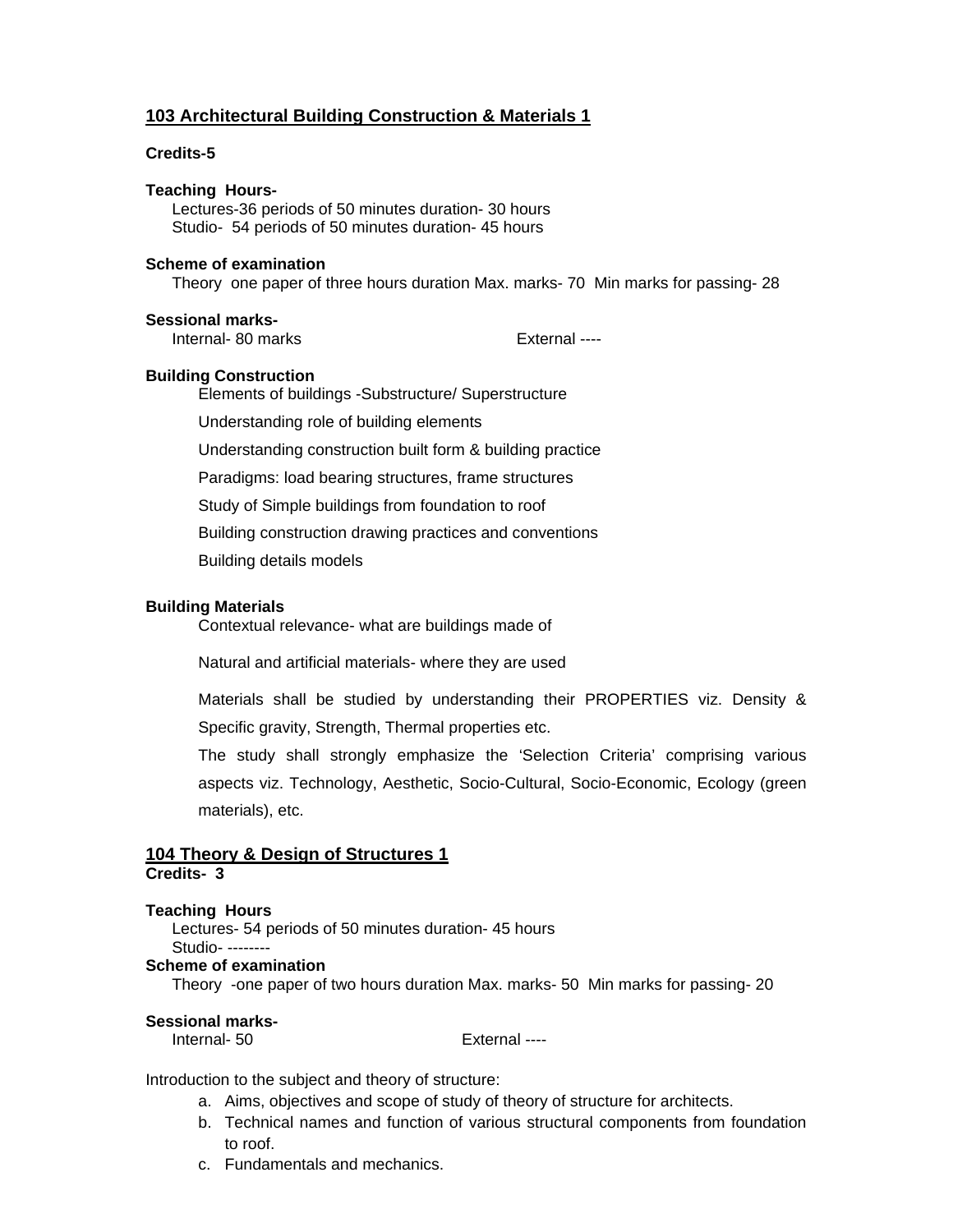- d. S.i. system and units.
- e. Understanding structure why things don't fall down

Structural systems- ways to create inner space Under standing loads of various types

understanding the forces and Moments –

Definition, cause, effect, units Types of forces, Conditions of equilibrium Beam reactions

#### **105 Humanities 1**

#### **Credits- 3**

**Teaching Hours**  Lectures- 54 periods of 50 minutes duration – 45 hours Studio- ------ **Scheme of examination**  Theory -one paper of two hours duration Max. marks- 50 Min marks for passing- 20 **Sessional marks-**Internal- 50 External ----World history systems of knowledge

History of culture understanding human cultural development, products and sociology

Chronology India and the world

#### **106 Environmental Studies 1**

#### **Credits- 2**

**Teaching Hours-**Lectures**-** 36 periods of 50 minutes duration

Studio- ------

#### **Sessional marks-**Internal- 50

External -----

#### **OBJECTIVE**

Understand the relationship between Natural environment and Built environment

Understanding Natural resources

Forest resources, Water resources, Mineral resources, Food resources, Energy resources, Land resources

**CONCEPTS** 

Natural Environment, Ecology and ecosystems, Bio diversity and co existence

Relationship and co-existence of Built & Natural Environments

Building Types & Lifestyles in different geographic zones and climatic zones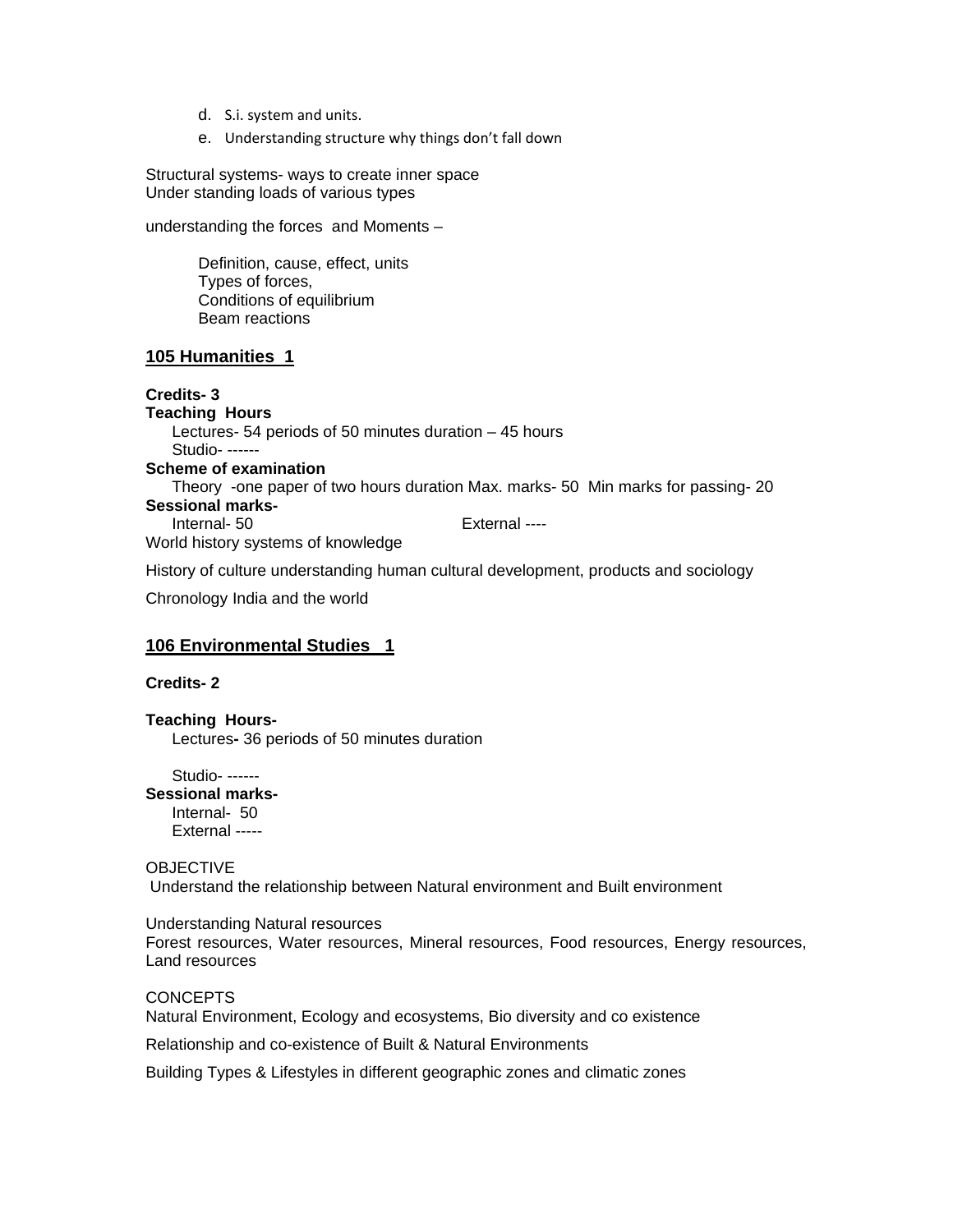# **107 Architectural Representation & Detailing 1 Credits-6**

#### **Teaching Hours**

Lectures------ Studio- 108 periods of 50 minutes duration – 90 hours **Sessional marks-**Internal- 150 External ----

# **Graphics**

Studio work culture pencils, instruments, table, etc.

Plane geometry & solid geometry orthography

Drawing a building understanding thicknesses and hollows; plans, sections, elevations

#### **Freehand**

Memory left brain creativity

Objects taking things apart/ reassembly

#### **Workshop**

Building skills studio work culture; instruments, tabletop; cutting, joining, shaping

Materials and media installations assembly

#### **120 College Projects 1**

**Credits- 6** 

**Teaching Hours-**108 periods of 50 minutes duration - 90hours **Sessional marks-**Internal- 150 External ------**-**

*(to be developed by individual colleges)*  The following is a representative list of what may constitute college projects:

Seminars, Tutorials/ additional classes for any course, Guest Lectures, putting up Exhibitions, Workshops, participating in Architectural Competitions or conducting Site Visits or Study Tours.

#### **121 Elective 1**

**Credits- 3** 

**Teaching Hours**  Studio- 54 periods of 50 minutes duration – 45 hours **Sessional marks-**Internal- 50 External -----**-**

*(to be developed by individual colleges)*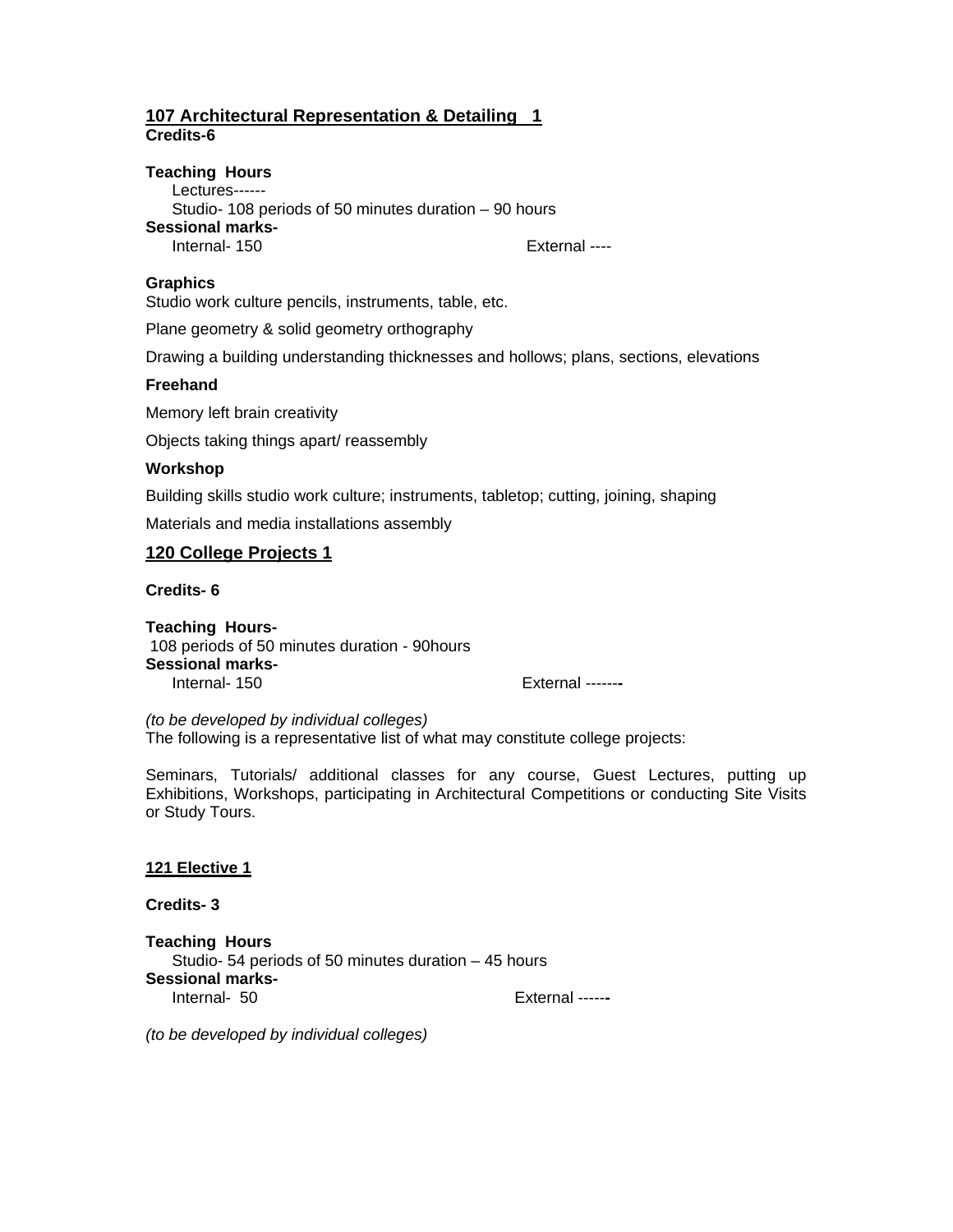# **Scheme of Teaching and Examinations Bachelor of Architecture (B. Arch.) Semester II**

|     | Semester II<br>Exam conducted by individual colleges | Teaching<br>Scheme |         | Credits        |        |       |
|-----|------------------------------------------------------|--------------------|---------|----------------|--------|-------|
| Sub | <b>COURSES</b>                                       | Lecture            | Studio  | Theory         | Studio | Total |
| No. |                                                      |                    |         |                |        |       |
| 201 | <b>Architectural Design</b>                          |                    | 4       |                | 4      | 4     |
| 202 | <b>Allied Design Studio</b>                          |                    | 4       |                | 4      | 4     |
| 203 | Architectural Building Construction & Materials      | 2                  | 3       | $\overline{2}$ | 3      | 5     |
| 204 | Theory & Design of Structures                        | 3                  |         | 3              |        | 3     |
| 205 | <b>Humanities</b>                                    | 3                  |         | 3              |        | 3     |
| 206 | <b>Environmental Studies</b>                         | $\overline{2}$     |         | 2              |        | 2     |
| 207 | Architectural Representation & Detailing             |                    | $3 + 3$ |                | 6      | 6     |
| 220 | College projects                                     |                    | 6       |                | 6      | 6     |
| 221 | Elective                                             |                    | 3       |                | 3      | 3     |
|     | Total                                                | 10                 | 26      | 10             | 26     | 36    |

|             | Semester II Exam<br>Exam conducted by individual colleges | <b>Examination Scheme</b> |                          |                  |       |  |
|-------------|-----------------------------------------------------------|---------------------------|--------------------------|------------------|-------|--|
| Sub.<br>No. | <b>SUBJECTS</b>                                           | Theory<br>(paper)         | Sessional<br><b>Work</b> | External<br>viva | Total |  |
| 201         | Architectural Design Studio                               |                           | 150                      |                  | 150   |  |
| 202         | <b>Allied Design Studio</b>                               |                           | 150                      |                  | 150   |  |
| 203         | <b>Architectural Building Construction</b>                | 70                        | 80                       |                  | 150   |  |
| 204         | Theory & Design of Structures                             | 50                        | 50                       |                  | 100   |  |
| 205         | <b>Humanities</b>                                         | 50                        | 50                       |                  | 100   |  |
| 206         | <b>Environmental Studies</b>                              |                           | 50                       |                  | 50    |  |
| 207         | Architectural Representation & Detailing                  |                           | $100 + 50$               |                  | 150   |  |
| 220         | College projects                                          |                           | 100                      |                  | 100   |  |
| 221         | Elective                                                  |                           | 50                       |                  | 50    |  |
|             | Total                                                     |                           |                          |                  | 1000  |  |

Notes: Each period shall be of 50 minutes duration and each semester shall consist of 90 days of teaching programme.

The colleges are required to arrange the time table per semester as per the teaching scheme prescribed.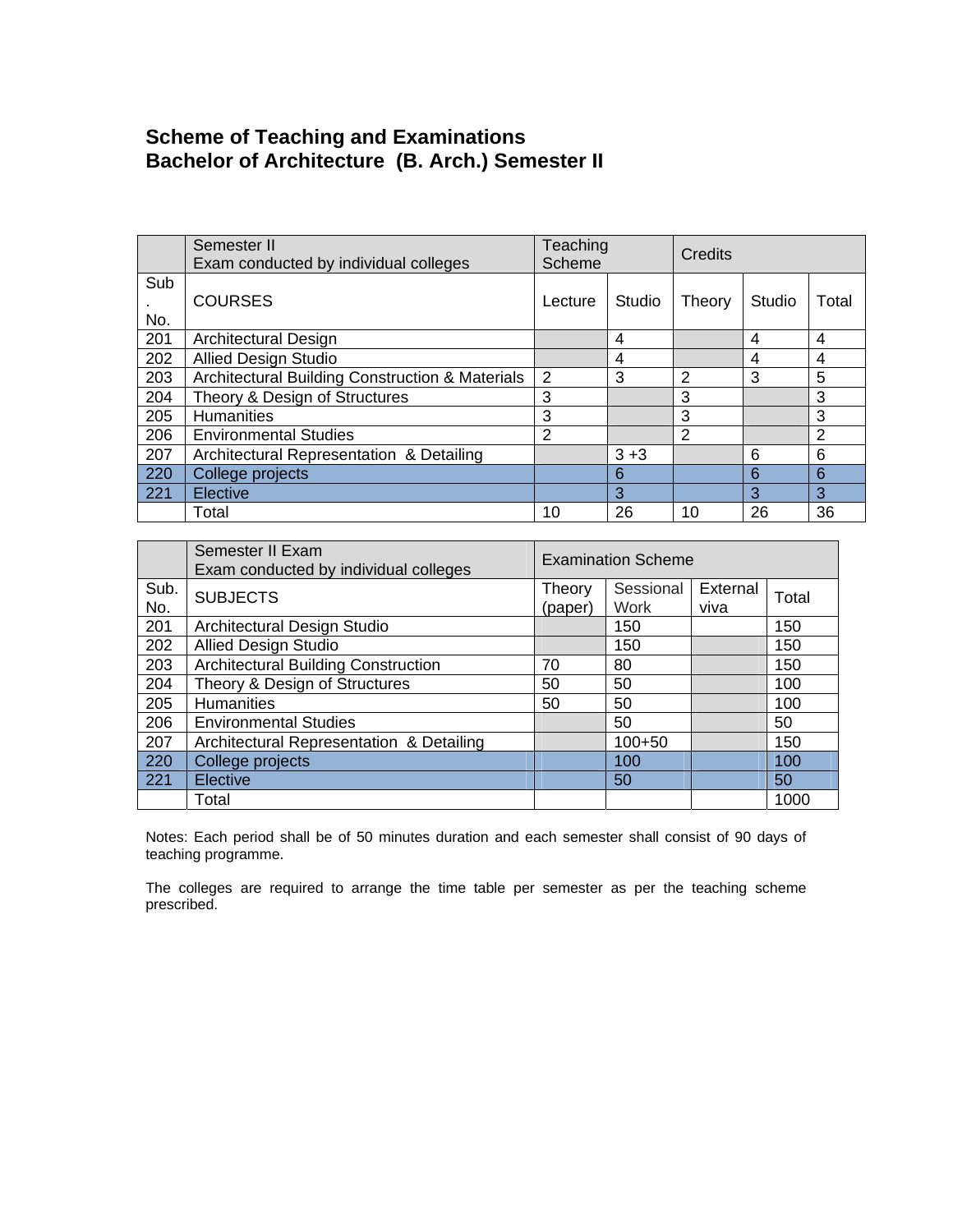# **Syllabus (Course Content) for First Year B. Arch. course Semester II**

#### **201 Architectural Design Studio 2**

**Credits-4** 

**Teaching Hours**  Lectures- -------- Studio- 72 periods of 50 minutes duration -60 hours **Sessional marks-**Internal- 150 **External** -----

Object & context

Architecture as environment

Architecture in context

Architectural insertions, Documentation, site visits, documentation through text, photography, drawings, computers

Design exercises – Designing of space for small groups and minor activities with reference to climate, site conditions, and user requirements.

## **202 Allied Design Studio 2**

#### **Credits-3**

**Teaching Hours**  Lectures Studio- 72periods of 50 minutes duration - 60hours

**Sessional marks-**Internal- 150 marks External ------

 The course content will be developed by the individual colleges as per their choice of Allied Design scheme.

The schemes may include Visual Studies, Basic Design, Graphic Design, Product Design, Furniture Design, Design of Outdoor Spaces

**Visual Field & Practices** *(given as an example)*  Aesthetics as a product of context/ media Mixing media/ hybridity Visual culture icon, index, symbol Installations exercises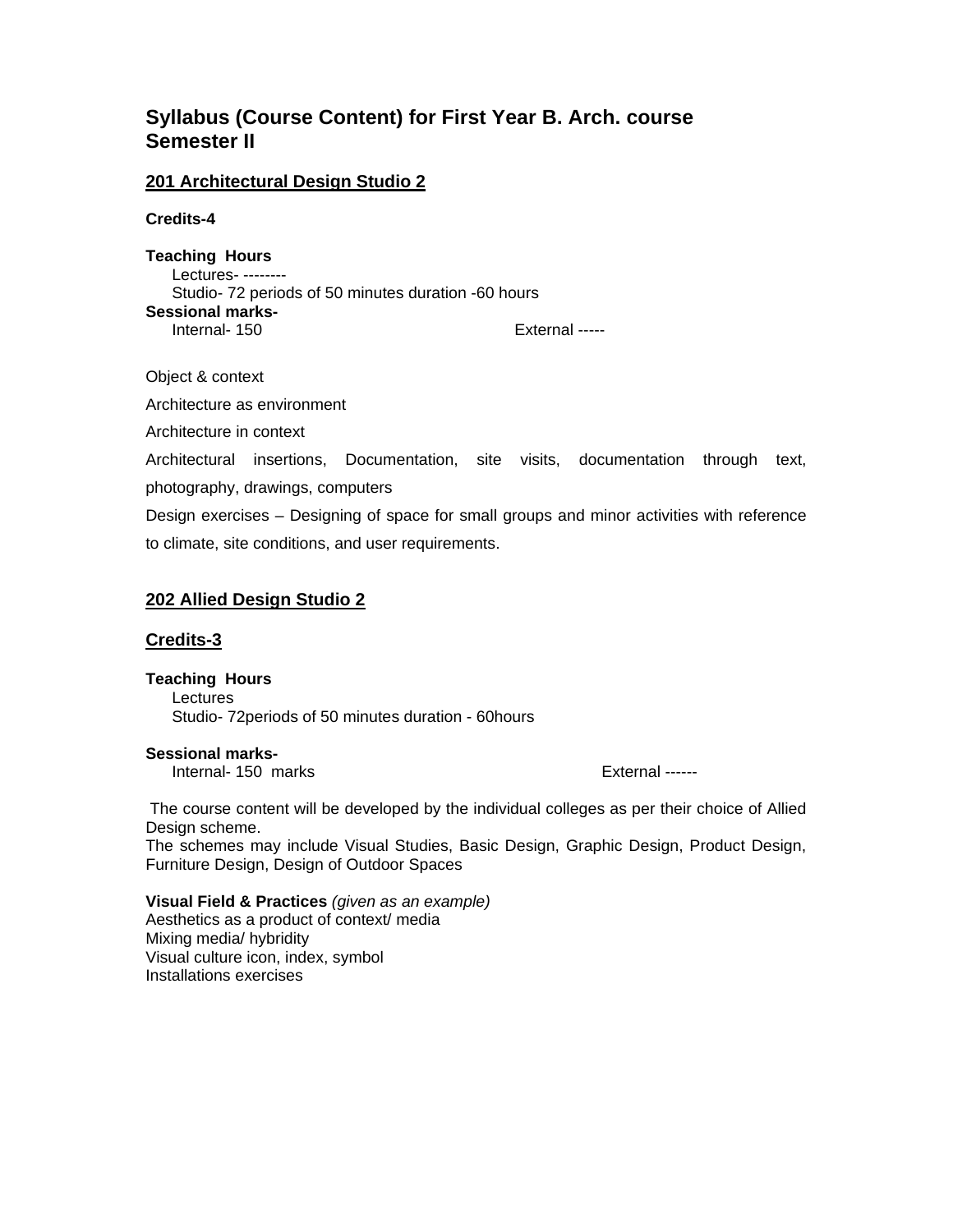# **203 Architectural Building Construction & Materials 2**

#### **Credits-** 5

#### **Teaching Hours-**

Lectures-36 periods of 50 minutes duration- 30 hours Studio- 54 periods of 50 minutes duration- 45 hours

#### **Scheme of examination**

Theory one paper of three hours duration Max. marks- 70 Min marks for passing- 28

#### **Sessional marks-**

Internal- 80 marks External ----

#### **Building Construction**

walling systems ,external envelopes, internal partitions in various materials, cavity walls

openings/fenestrations

structural considerations; structural spans; lintel, beam, arch

fenestrations: opaque, translucent, transparent

#### **Building Materials**

Material Syntax

synchronic and paradigmatic choices

Understanding Specifications & Quantities The outcome of this course is the ability to SPECIFY building materials as per the demands

of Design Program.

# **204 Theory & Design of structures 2**

#### **Credits- 3**

#### **Teaching Hours**

Lectures- 54 periods of 50 minutes duration- 45 hours Studio- --------

**Scheme of examination** 

Theory -one paper of two hours duration Max. marks- 50 Min marks for passing- 20

#### **Sessional marks-**

Internal- 50 External ----

Understanding various concepts about structures as tall, long, thin, wide etc.

Understanding Articulation of structural systems from foundation to roof

Understanding the following:

- 1) Properties of section
- 2) Stress and strain:
- 3) Shear force and bending moment
- 4) Theory of simple Bending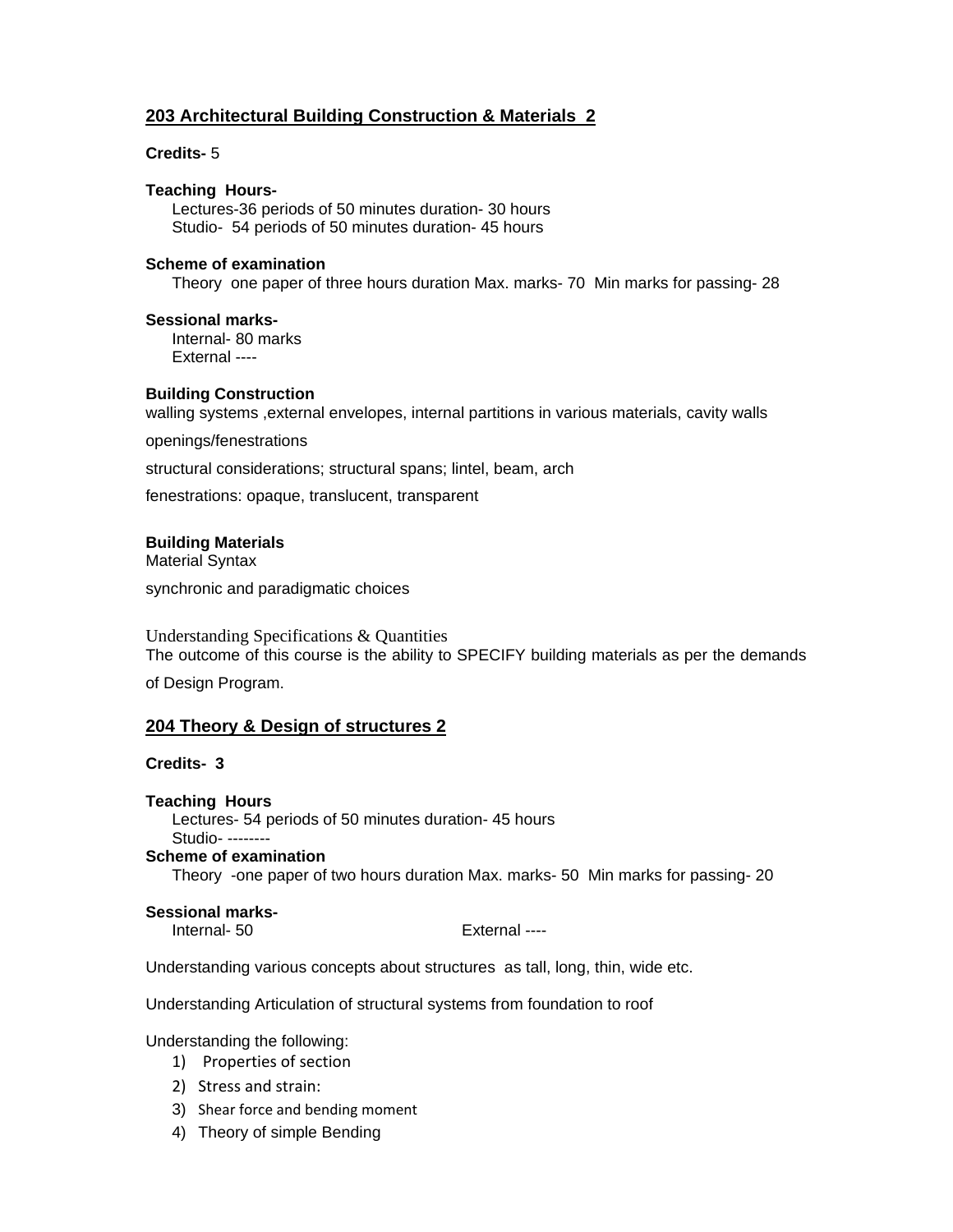# **205 Humanities 2**

#### **Credits- 3**

**Teaching Hours**  Lectures- 54 periods of 50 minutes duration – 45 hours Studio- ------ **Scheme of examination**  Theory -one paper of two hours duration Max. marks- 50 Min marks for passing- 20

#### **Sessional marks-**

Internal- 50 External ----

History of art culture & aesthetics

Society, Context, Aesthetics, Architecture

Prehistory, Paleolithic and Neolithic Cultures,

River Valley Civilizations

Classical Greece and Rome

Vedic Culture, Kingship in India, Hellenistic influences

Buddhism and Jainism

#### **206 Environmental Studies 2**

#### **Credits- 2**

**Teaching Hours**  Lectures- 36 periods of 50 minutes duration – 30 hours Studio- ----- **Sessional marks-**Internal- 50 marks **External** ---

OBJECTIVE

Study the effect of architectural development on natural resources

Effects of architectural development on natural resources

Concepts of sustainable development Renewable resources Water cycle and its management Conservation and generation of energy

#### **207 Architectural Representation & Detailing 2 Credits- 6**

#### **Teaching Hours**

Lectures------ Studio- 108 periods of 50 minutes duration – 90 hours **Sessional marks-**Internal- 150 **External** ---

**Graphics**  Views isometric, axonometric

Perspective & sciography exercises (may be done on sketch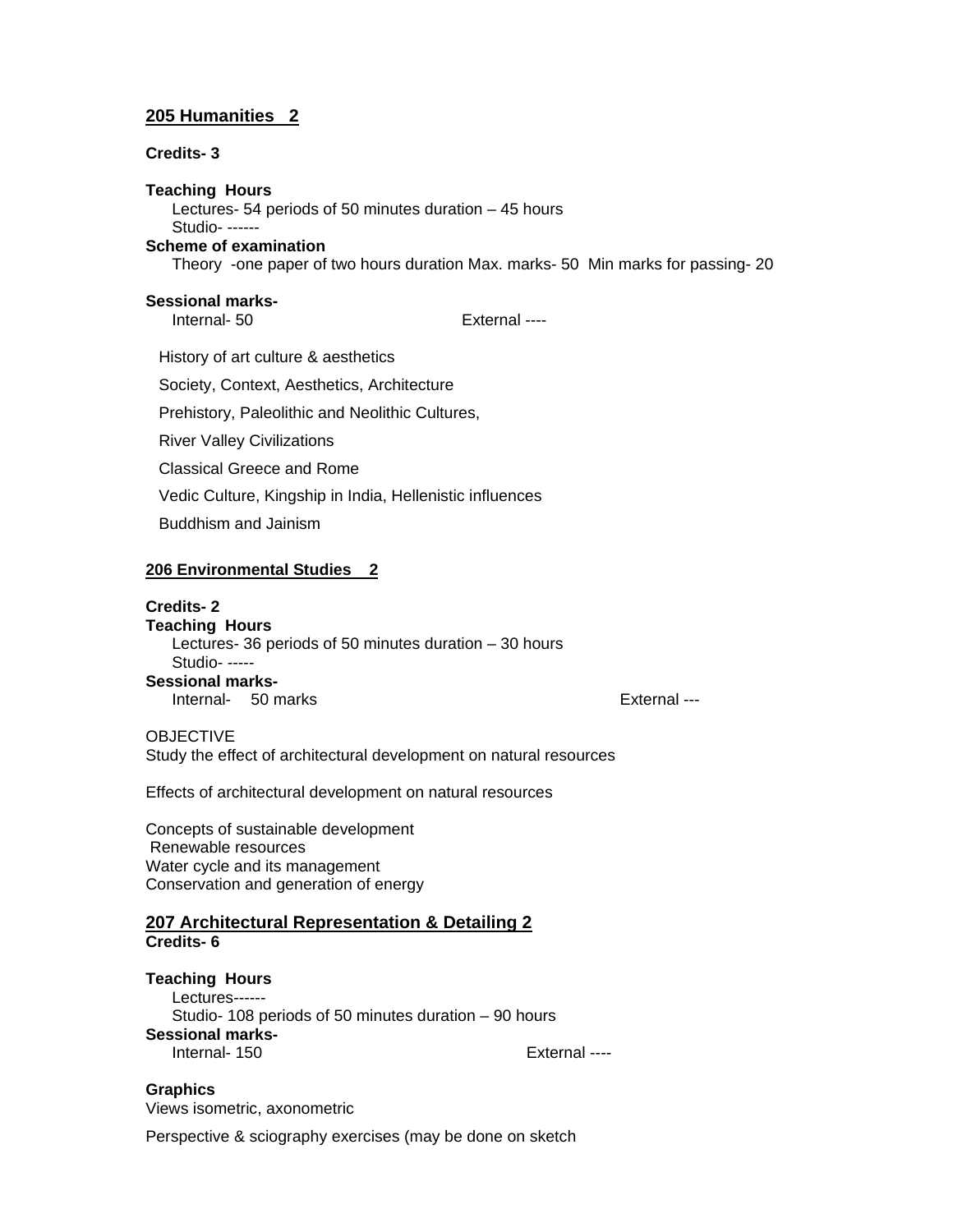## **Freehand**

Landscape outdoor sketching

Anatomy

# **Workshop**

Visual practices exercises Architectural design exercises- making models Theory of structures and construction – making of models

# **220 College Projects 2**

## **Credits- 6**

**Teaching Hours-**108 periods of 50 minutes duration - 90hours

**Sessional marks-**Internal- 150 External -------

#### *(to be developed by individual colleges)*

The following is a representative list of what may constitute college projects

Seminars, Tutorials/ additional classes for any course, Guest Lectures, putting up Exhibitions, Workshops, participating in Architectural Competitions or conducting Site Visits or Study Tours.

# **221 Elective 2**

**Credits- 3** 

**Teaching Hours**  Lectures Studio- 54 periods of 50 minutes duration -45 hours **Sessional marks-**Internal-50 External -----

*(to be developed by individual colleges)*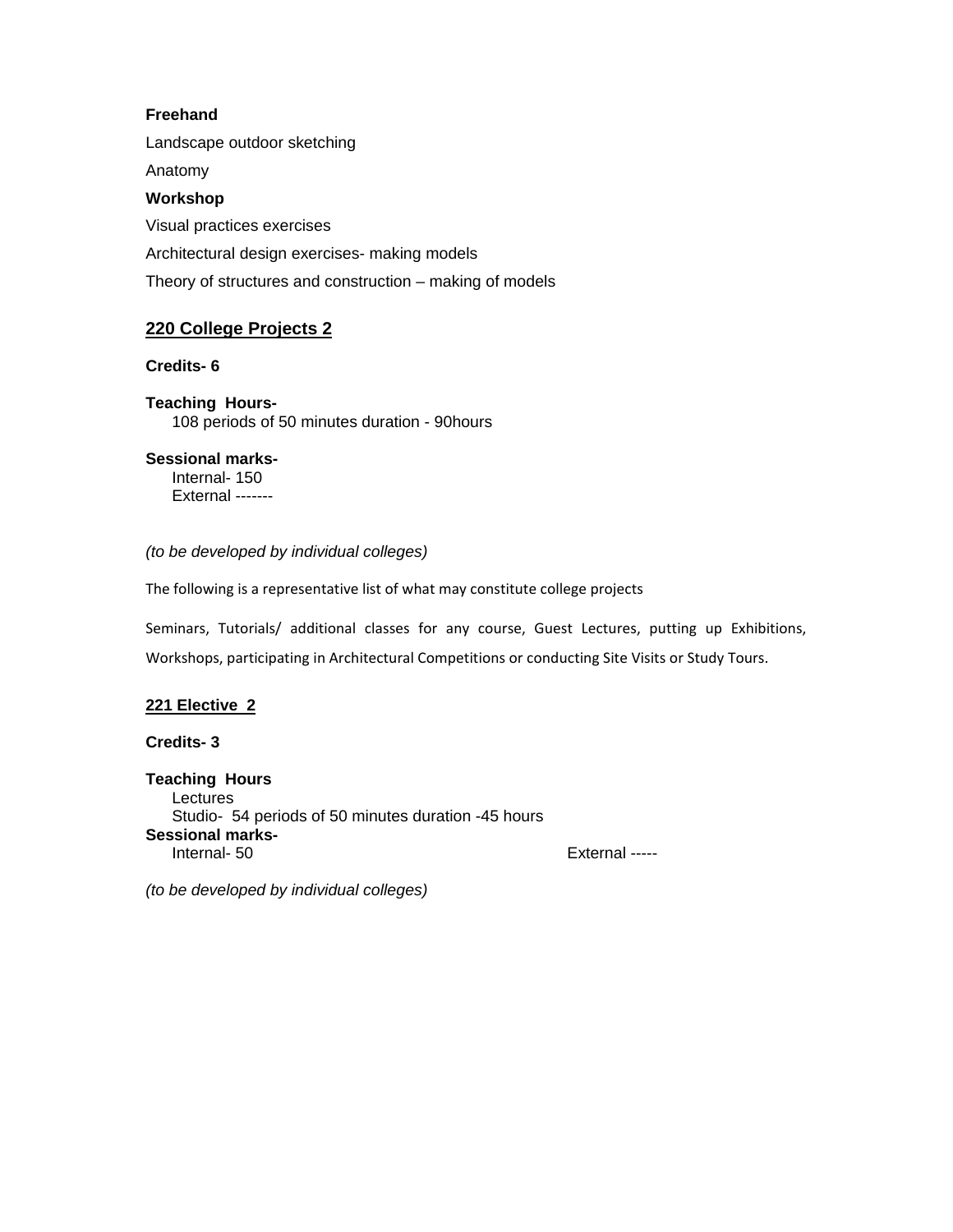# DETAILS OF SCHEME OF EXAMINATION SEMESTER I TO BE CONDUCTED BY COLLEGES.

| <b>BACHELOR OF ARCHITECTURE</b><br><b>SEMESTER I</b><br>DETAILS OF SCHEME OF |                                        |               |               |       |                        |            |                      |                     |                      |               |
|------------------------------------------------------------------------------|----------------------------------------|---------------|---------------|-------|------------------------|------------|----------------------|---------------------|----------------------|---------------|
| <b>EXAMINATION</b>                                                           |                                        |               |               |       |                        |            |                      |                     |                      |               |
|                                                                              | <b>Semester</b><br>I                   | <b>THEORY</b> |               |       | <b>SESSIONAL MARKS</b> |            |                      |                     |                      |               |
|                                                                              | <b>EXAMINATION</b>                     |               |               |       |                        | Internal   |                      | External            |                      |               |
|                                                                              | Exam conducted by                      |               |               |       |                        |            |                      |                     |                      |               |
|                                                                              | individual colleges                    |               |               |       |                        |            |                      |                     |                      |               |
|                                                                              |                                        | No of         | duration      | Max.  | Min.<br><b>Marks</b>   | Max.       | Min.<br><b>Marks</b> | Max<br><b>Marks</b> | Min.<br><b>Marks</b> | Max.<br>marks |
| <b>SR</b>                                                                    | <b>COURSES</b>                         | papers        |               | marks | for                    | marks      | for                  |                     | For                  | for           |
| N <sub>O</sub>                                                               |                                        |               |               |       | passing                |            | passing              |                     | passing              | the           |
|                                                                              |                                        |               |               |       |                        |            |                      |                     |                      | course        |
|                                                                              | Architectural                          |               | ----          | $---$ | $---$                  | 150        | 75                   | $---$               | ----                 | 150           |
| 101                                                                          | Design 1                               | ---           |               |       |                        |            |                      |                     |                      |               |
| 102                                                                          | Allied Design 1                        | $---$         | $---$         | $---$ | $---$                  | 150        | 75                   | $---$               | ----                 | 150           |
|                                                                              | Architectural                          | 1             | <b>3HOURS</b> | 70    | 28                     | 80         | 40                   |                     |                      | 150           |
| 103                                                                          | <b>Building</b>                        |               |               |       |                        |            |                      |                     |                      |               |
|                                                                              | Construction 1                         |               |               |       |                        |            |                      |                     |                      |               |
|                                                                              | $\&$<br>Theory                         | $\mathbf{1}$  | 2HOURS        | 50    | 20                     | 50         | 25                   |                     |                      | 100           |
| 104                                                                          | Design of                              |               |               |       |                        |            |                      |                     | $- - -$              |               |
|                                                                              | <b>Structures</b><br>1                 |               |               |       |                        |            |                      |                     |                      |               |
| 105                                                                          | Humanities<br>$\overline{1}$           | $\mathbf{1}$  | 2HOURS        | 50    | 20                     | 50         | 25                   | ---                 | $---$                | 100           |
| 106                                                                          | Environmental                          |               |               |       |                        | 50         | 25                   |                     |                      | 50            |
|                                                                              | Studies 1                              | $---$         |               | $---$ | ---                    |            |                      |                     | $---$                |               |
|                                                                              | Architectural                          |               |               |       |                        | $100 + 50$ | 75                   |                     |                      | 150           |
| 107                                                                          | Representation &                       | $---$         |               |       |                        |            |                      |                     |                      |               |
|                                                                              | Detailing                              |               |               |       |                        |            |                      |                     |                      |               |
| 120                                                                          | College projects                       | $---$         |               | $---$ | ---                    | 100        | 50                   | ---                 | $---$                | 100           |
|                                                                              | 1                                      |               |               |       |                        |            |                      |                     |                      |               |
| 121                                                                          | Elective                               | $---$         | $---$         | $---$ | $---$                  | 50         | 25                   | $---$               | $---$                | 50            |
|                                                                              | <b>Total marks for the examination</b> |               |               |       |                        |            |                      |                     |                      | 1000          |
|                                                                              |                                        |               |               |       |                        |            |                      |                     |                      |               |

Notes:

Theory, internal sessional work, and external viva are considered as separate heads of passing

Total marks for the examination = 1000

Minimum marks for passing the examination= 50